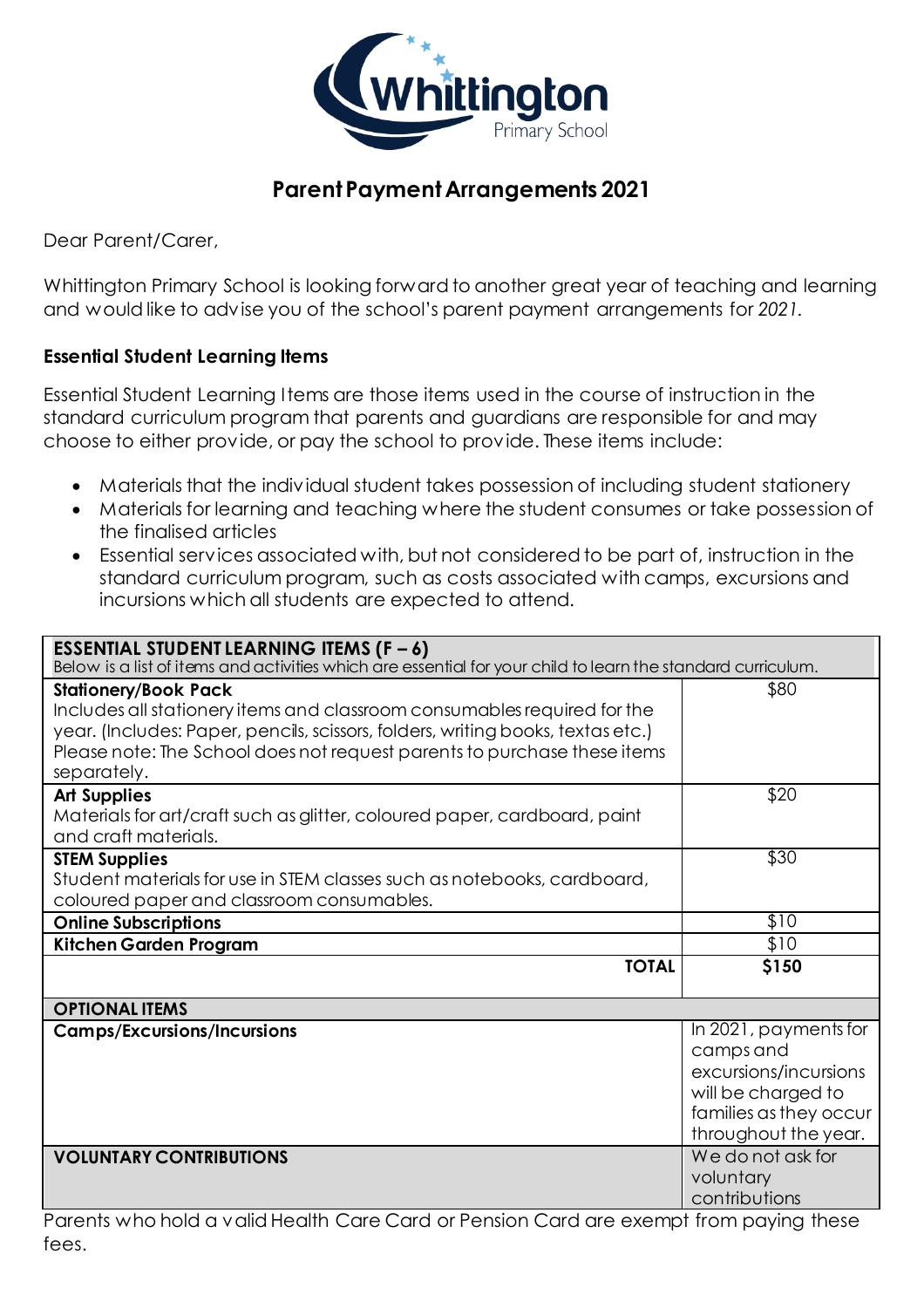Whittington Primary School continues to make every effort to keep the cost of items and activities to a minimum to ensure equal and affordable access for all of our students.

#### **Financial Support for Families**

Whittington Primary School understands that some families may experience financial difficulty from time to time. If you are experiencing financial hardship, please contact the school to have a confidential discussion about payment options. Eligible families can also apply for financial support through the Camps, Sports and Excursions Fund.

#### **Payment Methods**

*Parents are able to make payments at the school office by cash only.* 

#### **Refunds**

The school will consider refunds to families where it is reasonable and fair (for example, if the school has not incurred a cost).

Where the school has incurred costs, a full or partial refund may be considered at the discretion of the Principal. Consideration will take into account individual family circumstances, such as unavoidable cancellations if a family experiences a crisis or sudden serious illness and the student can no longer attend the event.

Yours sincerely,

*Craig Smith Dana Stageman*

Craig Smith **Dana Stageman** Principal **Principal School Council President**